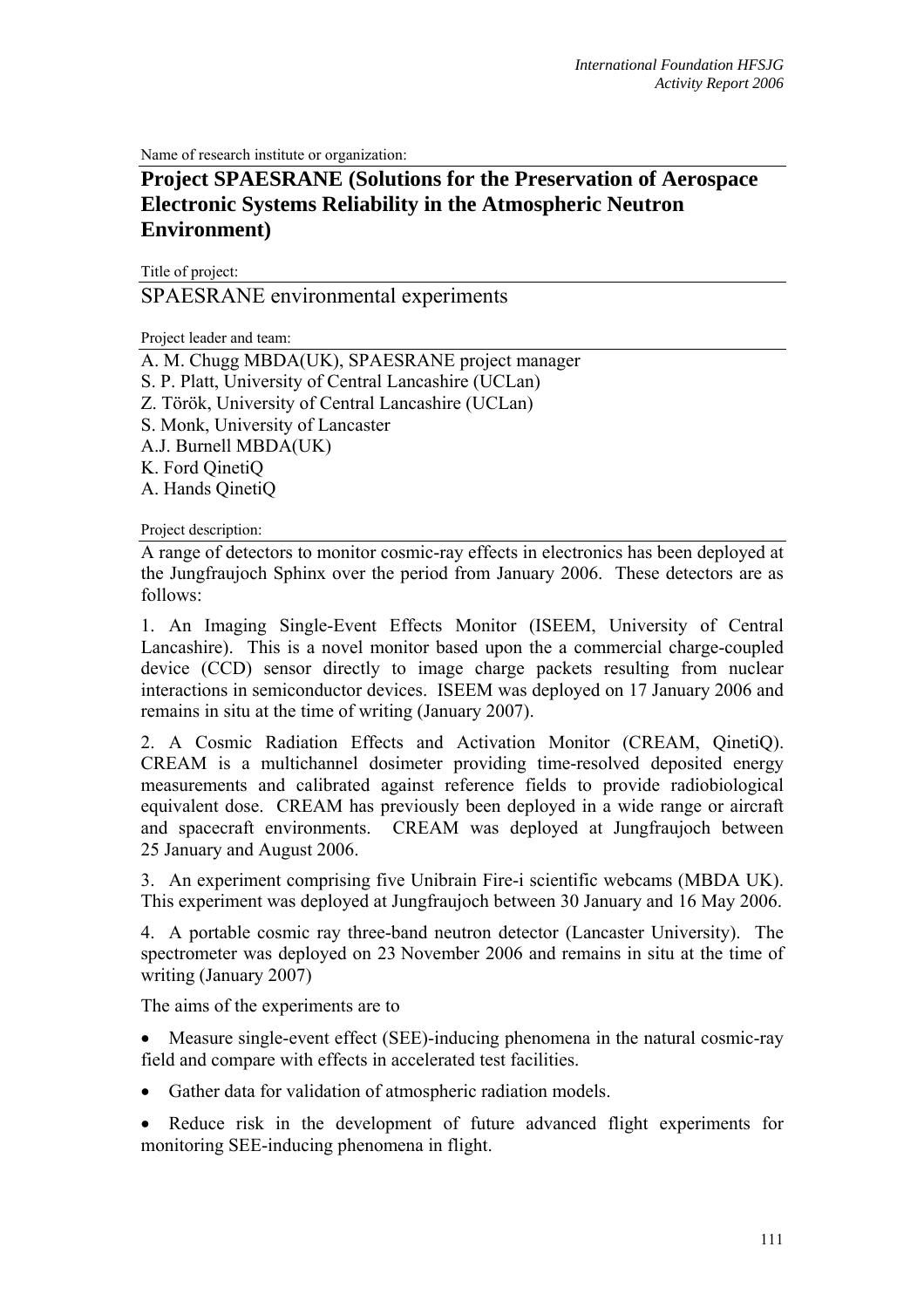Example results from the UCLan ISEEM experiment are given below. Figure 1 is a montage of two events observed in the detector. In this image the grey scale represents the charge deposited in the CCD by the ionising products of nuclear reactions between cosmic ray particles and the constituent atoms of the CCD. The pixel resolution is 9 µm. Both events shown in Figure 1 show evaporation particles travelling in the plane of the CCD. To the left, two light evaporation particles, probably protons, are emitted. Together with the residual heavy ion (probably magnesium), this event deposits 832 fC in the body of the detector. The right hand event is similar but in this case an  $\alpha$  particle is emitted and travels about 40  $\mu$ m in the plane of the array. The charge collected from in this event is 534 fC.



Figure 1 Example events occuring in ISEEM at Jungfrauoch



Figure 2 ISEEM charge collection spectra: Jungfraujoch and LANSCE compared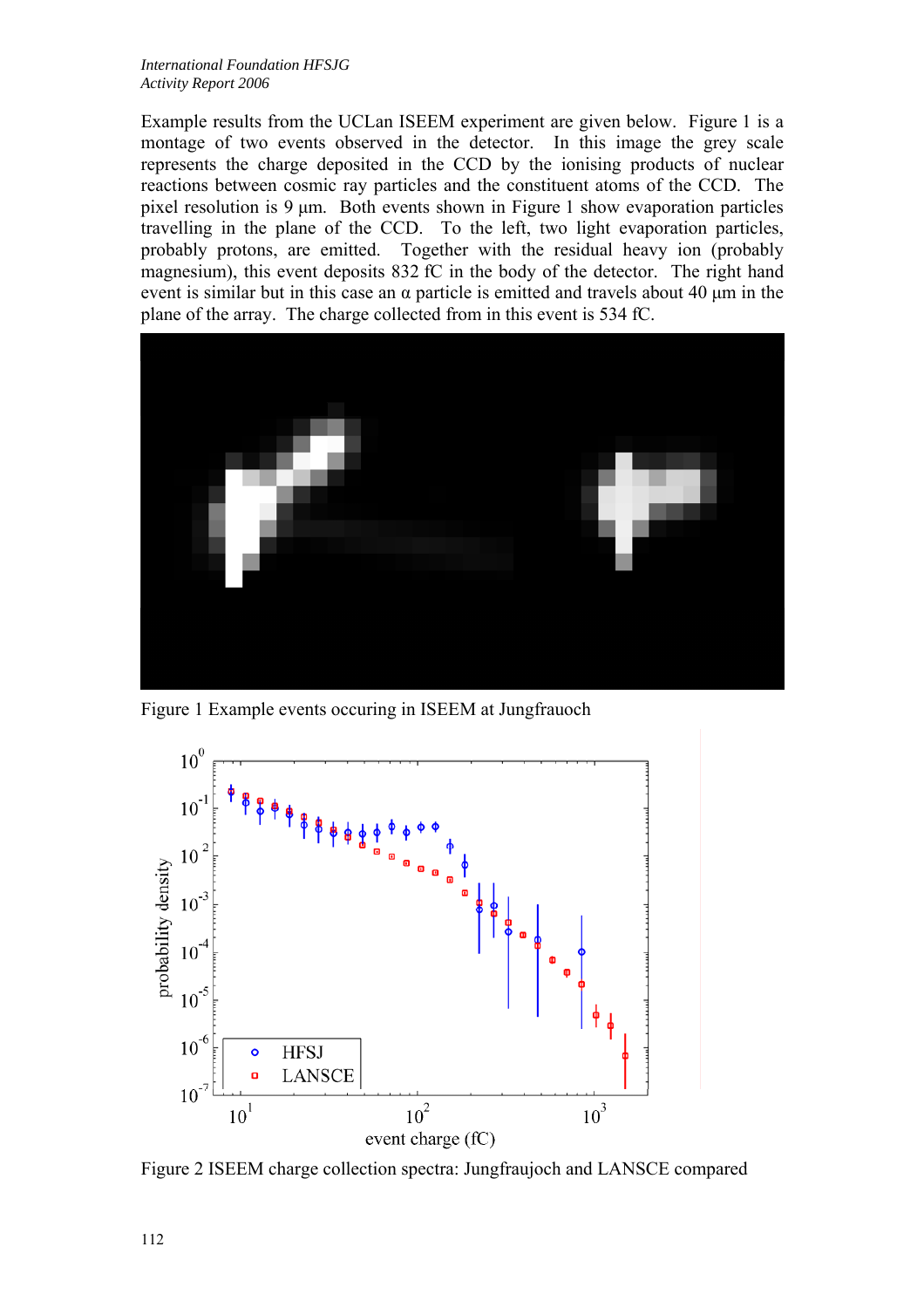Figure 2 illustrates a differential charge-collection spectrum for events observed at HFSJ between 17 January and 12 September 2006. These data are compared with similar data gathered with ISEEM at the Los Alamos Neutron Science Center (LANSCE) ICE House, a high-intensity broadband neutron field used for accelerated testing of electronic components for susceptibility to upsets caused by cosmic ray neutrons. The peak in the HFSJ spectrum around 100 fC appears to be consistent with radioactive contamination of the ISEEM detector. Apart from that feature, charge collection spectra at Jungfraujoch and LANSCE are consistent. Exposure at Jungfraujoch is continuing to improve statistics. We are not aware of any previous work comparing charge-collection measurements in accelerated neutron fields with those in the natural cosmic-ray environment. We expect this work to contribute significantly to the validation of accelerated test facilities.

At the time of writing, the Imaging SEE Monitor and cosmic-ray neutron spectrometer remain deployed at Jungfraujoch. Data analysis and reporting are in progress.

Key words:

Cosmic rays, neutrons, electronic system reliability, single-event effects

Internet data bases:

http://www.spaesrane.com

Collaborating partners/networks:

University of Central Lancashire MBDA (UK) Ltd. University of Lancaster QinetiQ

Address:

University of Central Lancashire Department of Technology Preston Lancashire PR1 2HE England

Contacts:

Simon Platt Tel.: +44 1772 893341 Fax: +44 1772 892915 e-mail: spplatt@uclan.ac.uk URL: http://www.spaesrane.com